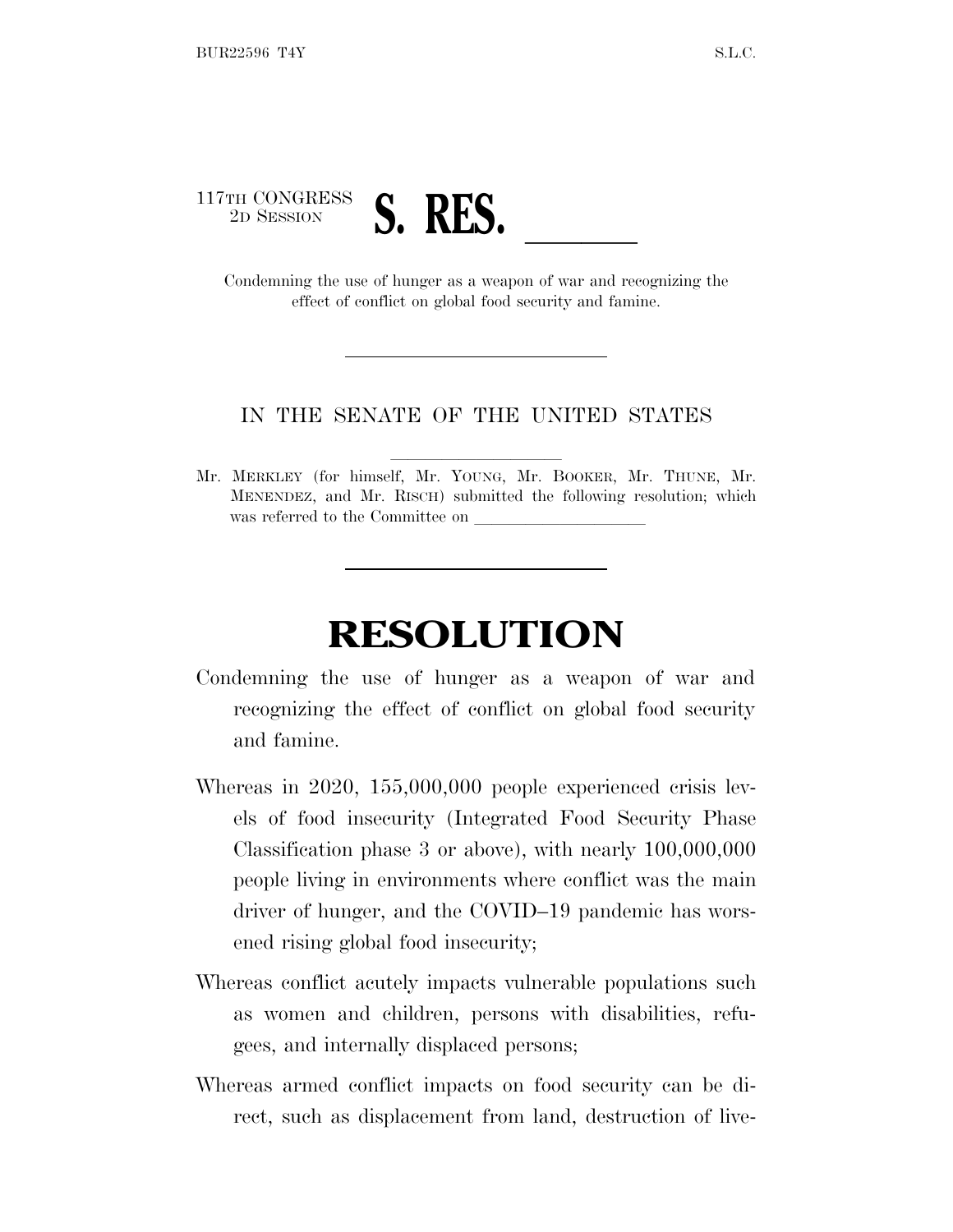2

stock grazing areas and fishing grounds, or destruction of food stocks and agricultural assets, or indirect, such as disruptions to food systems, leading to increased food prices or decreased household purchasing power, or decreased access to supplies that are necessary for food preparation, including water and fuel;

- Whereas conflict disrupts the distribution and buying and selling of food within a food system due to a shortage of produce, risk, or perceived risk of travel, the formation of illegal distribution channels and markets, and the breakdown of a government's ability to enforce regulations or perform its judiciary functions;
- Whereas aerial bombing campaigns targeting agricultural heartlands, scorched earth methods of warfare, and the use of landmines and other explosive devices have direct impacts on the ability of vulnerable populations to feed themselves;
- Whereas effective humanitarian response in armed conflict, including in the threat of conflict-induced famine and food insecurity in situations of armed conflict, requires respect for international humanitarian law by all parties to the conflict, and allowing and facilitating the rapid and unimpeded movement of humanitarian relief to all those in need;
- Whereas efforts to restrict humanitarian aid and the operational integrity and impartiality of humanitarian aid works and distribution efforts, including through blockades, security impediments, or irregular bureaucratic requirements is another means by which combatants employ starvation and food deprivation as a weapon of war; and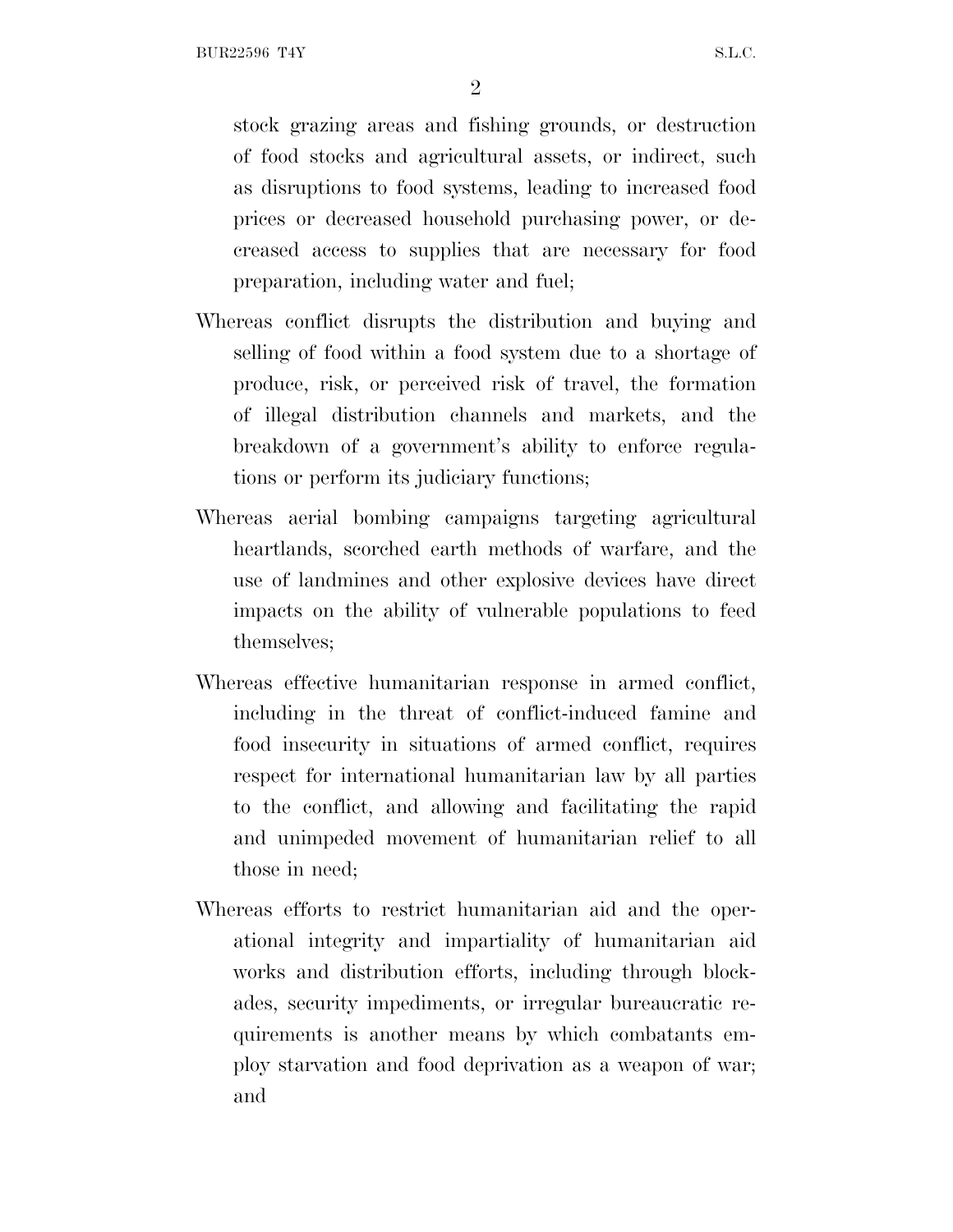BUR22596 T4Y S.L.C.

3

- Whereas the United States Government has the tools to fight global hunger, protect lifesaving assistance, and promote the prevention of conflict, including through the Global Fragility Act of 2019 (title V of division J of Public Law 116–94), the Global Food Security Act of 2016 (Public Law 114–195), and the Agriculture Improvement Act of 2018 (Public Law 115–334), and has the potential to hold accountable those using hunger as a weapon of war through the Global Magnitsky Human Rights Accountability Act (subtitle F of title XII of Public Law 114– 328): Now, therefore, be it 1 *Resolved,* That the Senate—
- 2 (1) condemns the use of hunger as a weapon of 3 war through the—
- 4 (A) starvation of civilians;
- 5 (B) intentional and reckless destruction, 6 removing, looting, or rendering useless objects 7 necessary for food production and distribution 8 such as farmland, markets, mills, food proc-9 essing and storage areas, foodstuffs, crops, live-10 stock, agricultural assets, waterways, water sys-11 tems, drinking water installations and supplies, 12 and irrigation works;
- 13 (C) denial of humanitarian access and the 14 deprivation of objects indispensable to people's 15 survival, such as food supplies and nutrition re-16 sources; and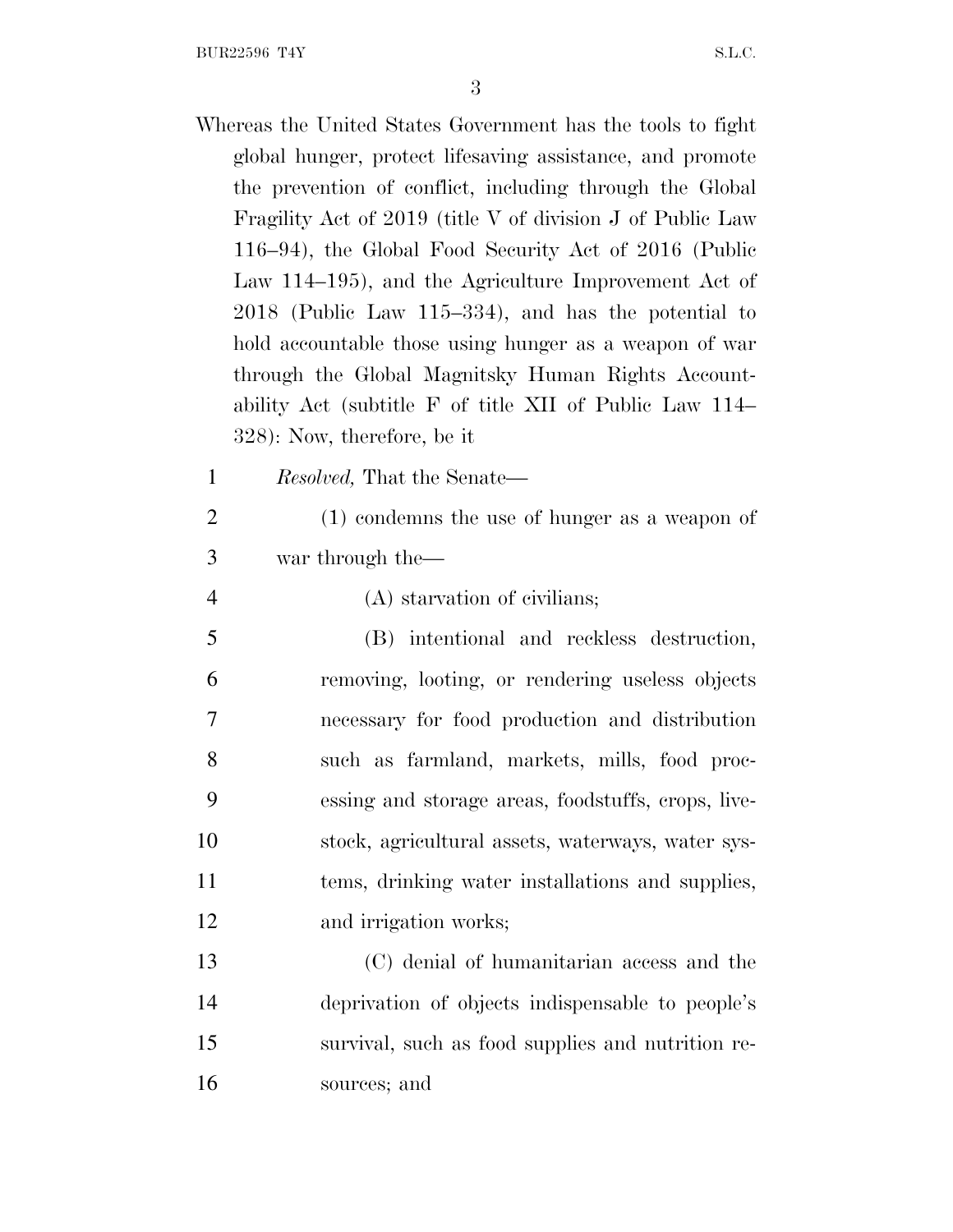| $\mathbf{1}$   | (D) willful interruption of market systems        |
|----------------|---------------------------------------------------|
| $\overline{2}$ | to affected populations in need in conflict envi- |
| 3              | ronments by preventing travel and manipulating    |
| $\overline{4}$ | currency exchange; and                            |
| 5              | $(2)$ calls on the United States Government to-   |
| 6              | (A) prioritize diplomatic efforts to call out     |
| 7              | and address instances where hunger and inten-     |
| 8              | tional deprivation of food is being utilized as a |
| 9              | weapon of war, including efforts to ensure that   |
| 10             | security operations do not undermine livelihoods  |
| 11             | of local populations to minimize civilian harm;   |
| 12             | (B) continue efforts to address severe food       |
| 13             | insecurity through humanitarian response ef-      |
| 14             | forts, including in-kind food assistance, vouch-  |
| 15             | ers, and other flexible modalities;               |
| 16             | (C) ensure existing interagency strategies,       |
| 17             | crisis response efforts, and ongoing programs     |
| 18             | consider, integrate, and adapt to address con-    |
| 19             | flict by utilizing crisis modifiers in United     |
| 20             | States Agency for International Development       |
| 21             | programming to respond to rapid shocks and        |
| 22             | stress such as the willful targeting of food sys- |
| 23             | tems; and                                         |
| 24             | (D) ensure that the use of hunger as a            |
| 25             | weapon of war is considered within the employ-    |